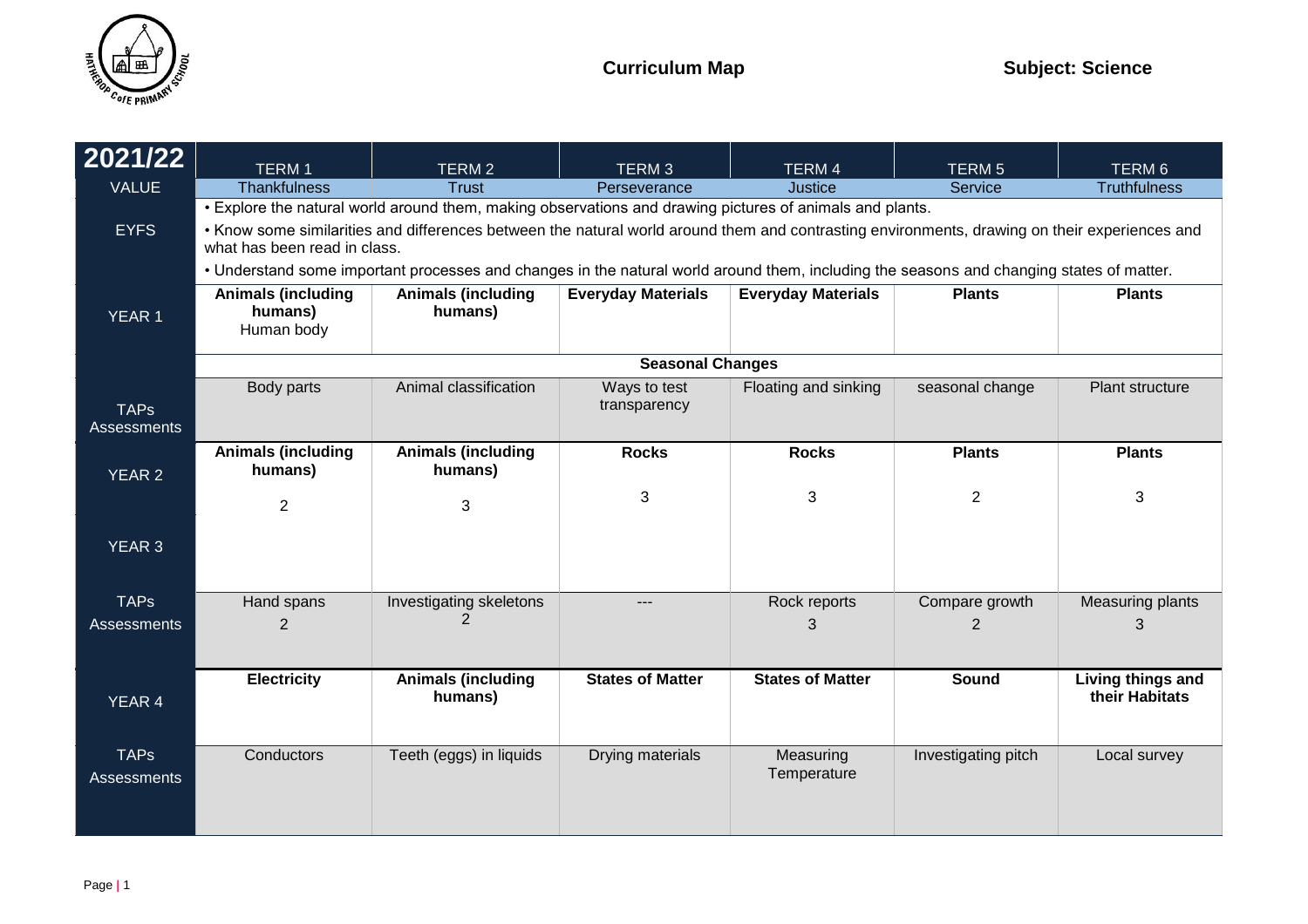

| 2021/22                   | <b>TERM1</b><br><b>Forces</b> | TERM 2<br>Earth and space | TERM <sub>3</sub><br><b>Properties and</b>                                                  | <b>TERM 4</b><br><b>Properties and</b>                                                      | <b>TERM 5</b><br><b>Animals (including</b> | TERM 6<br>Living things and              |
|---------------------------|-------------------------------|---------------------------|---------------------------------------------------------------------------------------------|---------------------------------------------------------------------------------------------|--------------------------------------------|------------------------------------------|
| <b>YEAR 5</b>             | 5                             | 5                         | changes of<br>materials                                                                     | changes of<br>materials                                                                     | humans)<br>6                               | their Habitats<br>6                      |
| YEAR 6                    |                               |                           | 5                                                                                           | 5                                                                                           |                                            |                                          |
| <b>TAPS</b><br>Assessment | Aqua dynamics                 | Craters                   | <b>Dissolving</b><br>Nappy absorbency<br>Insulation layers<br>Sugar cubes<br>Champion tapes | <b>Dissolving</b><br>Nappy absorbency<br>Insulation layers<br>Sugar cubes<br>Champion tapes | Heart rate                                 | Outdoor keys<br>Invertebrate<br>research |

| 2022/23           | <b>TERM1</b>                                                                                                                                                                  | TERM 2                               | TERM <sub>3</sub>         | TERM 4                    | TERM 5          | TERM 6                 |  |
|-------------------|-------------------------------------------------------------------------------------------------------------------------------------------------------------------------------|--------------------------------------|---------------------------|---------------------------|-----------------|------------------------|--|
| <b>VALUE</b>      | Generosity                                                                                                                                                                    | Compassion                           | Courage                   | <b>Forgiveness</b>        | Friendship      | Respect                |  |
|                   | • Explore the natural world around them, making observations and drawing pictures of animals and plants.                                                                      |                                      |                           |                           |                 |                        |  |
| <b>EYFS</b>       | • Know some similarities and differences between the natural world around them and contrasting environments, drawing on their experiences and<br>what has been read in class. |                                      |                           |                           |                 |                        |  |
|                   | . Understand some important processes and changes in the natural world around them, including the seasons and changing states of matter.                                      |                                      |                           |                           |                 |                        |  |
| YEAR <sub>1</sub> | <b>Animals (including</b><br>humans)                                                                                                                                          | <b>Animals (including</b><br>humans) | <b>Everyday Materials</b> | <b>Everyday Materials</b> | <b>Plants</b>   | <b>Plants</b>          |  |
|                   | Human body                                                                                                                                                                    |                                      |                           |                           |                 |                        |  |
|                   | <b>Seasonal changes</b>                                                                                                                                                       |                                      |                           |                           |                 |                        |  |
| <b>TAPs</b>       | Body parts                                                                                                                                                                    | Animal classification                | Ways to test              | Floating and sinking      | Seasonal change | <b>Plant structure</b> |  |
| Assessments       |                                                                                                                                                                               |                                      | transparency              |                           |                 |                        |  |
|                   |                                                                                                                                                                               |                                      |                           |                           |                 |                        |  |